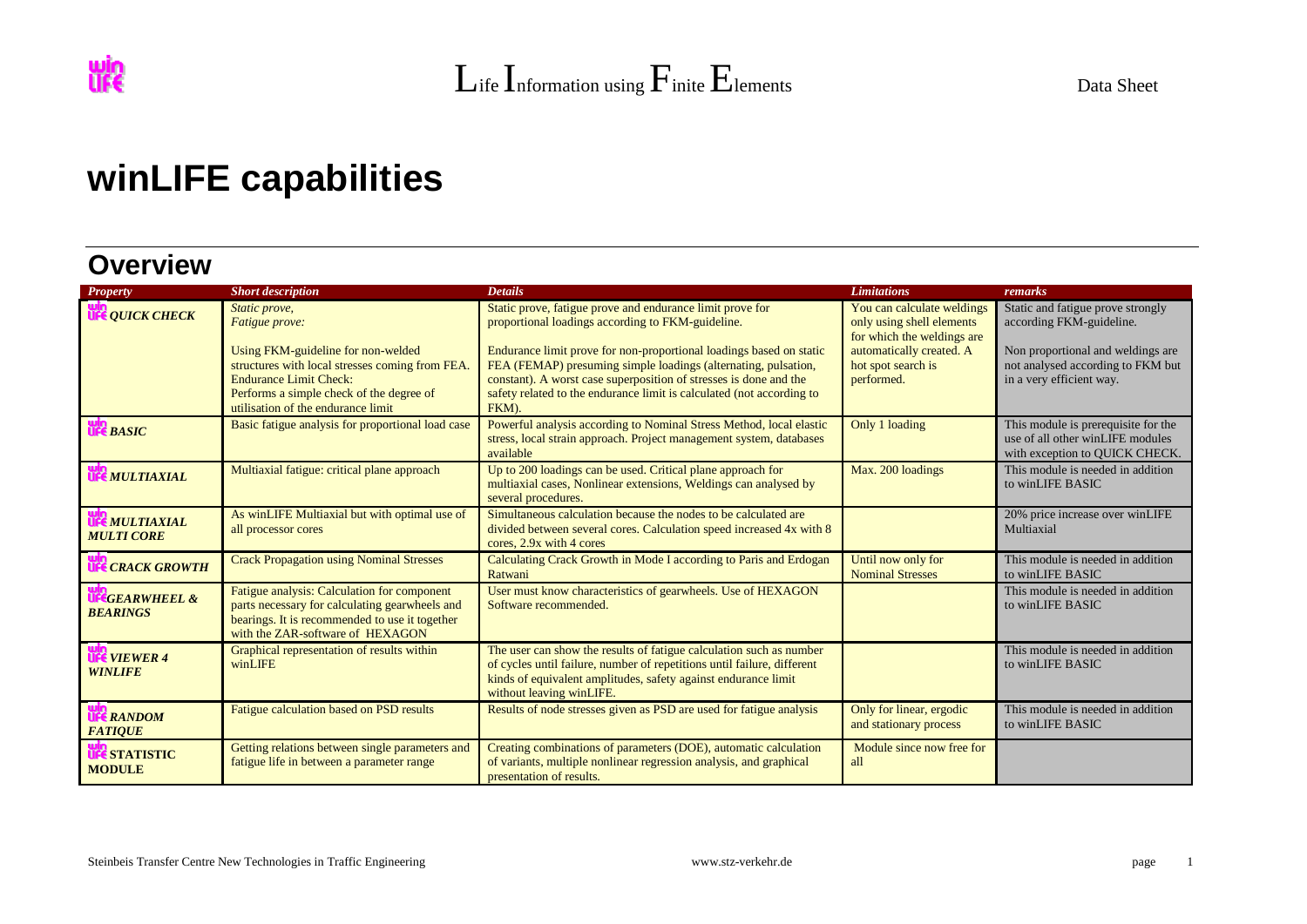

## **Details**

| <b>Property</b>                            | <b>Short description</b>                                                                                                                                                  | <b>Details</b>                                                                                                                                                                                                          | <b>Limitations</b>                                                          | remarks                                                                                                                  |
|--------------------------------------------|---------------------------------------------------------------------------------------------------------------------------------------------------------------------------|-------------------------------------------------------------------------------------------------------------------------------------------------------------------------------------------------------------------------|-----------------------------------------------------------------------------|--------------------------------------------------------------------------------------------------------------------------|
| <b>User</b> interface                      | Interface which meets Windows standards.<br>Windows 7 and 8 are supported.                                                                                                | - Each project in one window allows parallel working projects<br>- Masks for input/output with detailed description the parameters<br>- Data tree for fast access for power users                                       |                                                                             | Max. 2000 projects simultaneously                                                                                        |
| <b>Database for S-N curves</b>             | <b>ACCESS</b> database<br><b>SOL-Server</b>                                                                                                                               | For single user installation / (simple to install)<br>For multi user installation / (complex installation process)                                                                                                      |                                                                             | You can use SOL-server database<br>for a single-user version too but the<br>installation procedure is more<br>complex.   |
| <b>32 Bit Version</b>                      | Sufficient for most models                                                                                                                                                | The address space of 32 bit is a limit but only very huge models are<br>affected. In such a case the use of 64 bit is recommended.                                                                                      |                                                                             |                                                                                                                          |
| <b>64 Bit Version</b>                      | Recommended for very large models                                                                                                                                         | The addressable space is much larger than 32 Bit.                                                                                                                                                                       |                                                                             | If MS-Office 32 bit is used on a 64<br>bit system problems result. In this<br>case the 32 bit version should be<br>used. |
| <b>Documentation</b>                       | Printable version (PDF) and online-version                                                                                                                                |                                                                                                                                                                                                                         |                                                                             | The pdf-file (800 pages) can be<br>printed by the user. We can deliver<br>it if wished (additional costs)                |
| <b>Installations</b>                       | Single-user with hardlock<br>Network-license with hardlock. Can be used on<br>computers according to the number of licences<br>purchased<br>Terminal server with hardlock | 1 hardlock each computer<br>1 hardlock on a server, installations on separate computers<br>winLIFE works only on the terminal server where the hardlock is<br>located. No installation on the client computer necessary | Recommended for multiple<br>licenses, because only one<br>has to be updated |                                                                                                                          |
| <b>Training</b>                            | Video examples in the internet and on the<br>winLIFE-CD                                                                                                                   | http://www.stz-verkehr.de/tutorial_de.htm                                                                                                                                                                               | There are 30 video-<br>examples showing the use<br>of winLIFE               |                                                                                                                          |
| <b>Seminars</b>                            | 5 different one day seminar types. One time a<br>year near Ulm in English, 3 times in German.                                                                             | Dates, program & registration forms<br>http://www.stz-verkehr.de/e_semi.htm                                                                                                                                             | English seminar on request                                                  | English seminars available<br>worldwide on request                                                                       |
| winLIFE used in<br><b>following fields</b> | Automotive<br><b>Civil Engineering</b><br>Wind turbines<br>Ship<br>Education (Universities)                                                                               |                                                                                                                                                                                                                         | Reductions available for<br>Universities (teaching<br>purposes)             |                                                                                                                          |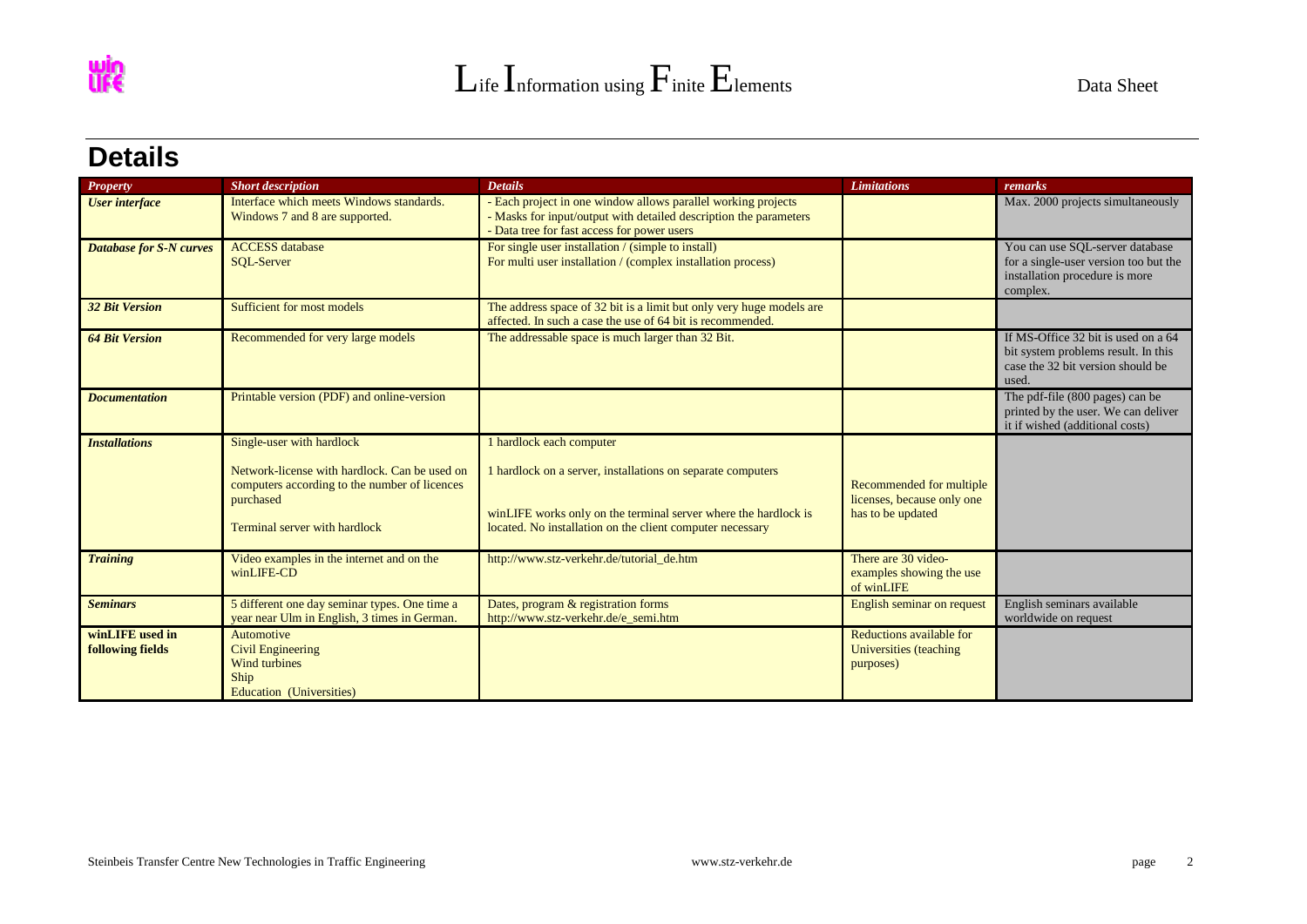



| <b>Property</b>                                          | <b>Short description</b>                                                                                                                                                | <b>Details</b>                                                                                                                                                                                   | <b>Limitations</b>                                                                                                                        | remarks                                                                         |
|----------------------------------------------------------|-------------------------------------------------------------------------------------------------------------------------------------------------------------------------|--------------------------------------------------------------------------------------------------------------------------------------------------------------------------------------------------|-------------------------------------------------------------------------------------------------------------------------------------------|---------------------------------------------------------------------------------|
|                                                          | Using just one FE load case                                                                                                                                             | Based on one FE-load case the node stresses are scaled with the aid<br>of the load time function and calculated according to the notch stress<br>concept or local approach.                      | One load case possible                                                                                                                    |                                                                                 |
| <b>Type of analysis</b>                                  | FEA-Superposition of several FE-Load cases<br>(max. 200)                                                                                                                | FE unit load cases scaled with the aid of (measured) load time<br>functions and superposition of elastic stress tensors to calculate the<br>stress and damage accumulation in the cutting plane. | Max. 200 static FEA-Load<br>cases possible.                                                                                               |                                                                                 |
|                                                          | Transient analysis from FEA or MBS                                                                                                                                      | Stress tensor time history is read from FEA and used for fatigue<br>analysis.                                                                                                                    | Limited to max. 20 000<br>nodes, no time limit                                                                                            | Dynamic and/or non-linear<br>problems can be calculated                         |
|                                                          | Using measured (strain) data                                                                                                                                            | Flexible import of nearly all kinds of strain gauge rosettes data                                                                                                                                |                                                                                                                                           |                                                                                 |
|                                                          | Stand alone operation without FEA/MBS<br>connection                                                                                                                     | "Classic" fatigue calculation for one point without FEA using<br>engineering mechanics                                                                                                           |                                                                                                                                           |                                                                                 |
| <b>FEA</b> software which<br>can be used with<br>winLIFE | <b>ABAQUS</b><br><b>ADINA</b><br><b>ANSYS</b><br>FEMAP (NxNASTRAN NEiNASTRAN)<br><b>MEDINA</b><br><b>SAMCEF</b>                                                         | Existing Interfaces incl. detailed documentation are available for:<br>FEMAP, ANSYS, ASCII-Tool for reading ASCII-Files<br>for Nx, ABAQUS, Medina, ADINA (user competence<br>necessary)          | <b>ABAQUS</b><br><b>MEDINA</b><br><b>ADINA</b><br>Data transfer successfully<br>tested. User responsible for<br>organising data transfer. | winLIFE Data Transfer Tool<br>enables the user to create his own<br>interface.  |
| <b>Fatigue calculation</b><br>methods until crack        | Nominal stress:<br>(S-N- curves, can be transformed to any failure<br>probability), temperature influence to the S-N<br>curve is considered for any failure probability | approaches for Miner rules:<br>- original, elementary, according to Haibach, Liu-Zenner<br>- Mean stress correction by S-N-curve transformation or amplitude<br>transformation                   |                                                                                                                                           |                                                                                 |
|                                                          | Local stress:<br>(S-N-curves, can be transformed to any failure)<br>probability), temperature influence to the S-N<br>curve is considered for any failure probability   | Equivalent stress definition:<br>- normal stress<br>- Tresca<br>- mod. v. Mises<br>- Findley                                                                                                     |                                                                                                                                           |                                                                                 |
|                                                          | Local strain approach<br>(e-N- curves) 50% failure probability                                                                                                          | Damage parameters: Smith Watson Topper, Bergmann, Socie,<br><b>Fatemie Socie</b><br>Neuber: original, according to Sonsino                                                                       |                                                                                                                                           | Interactive animation of stress<br>strain path and Neuber rule for<br>education |
| <b>Crack propagation</b><br>analysis                     | LEBM (linear elastic fracture mechanics) with<br>nominal stresses for Mode 1                                                                                            | Paris equation, Erdogan-Ratwani                                                                                                                                                                  |                                                                                                                                           |                                                                                 |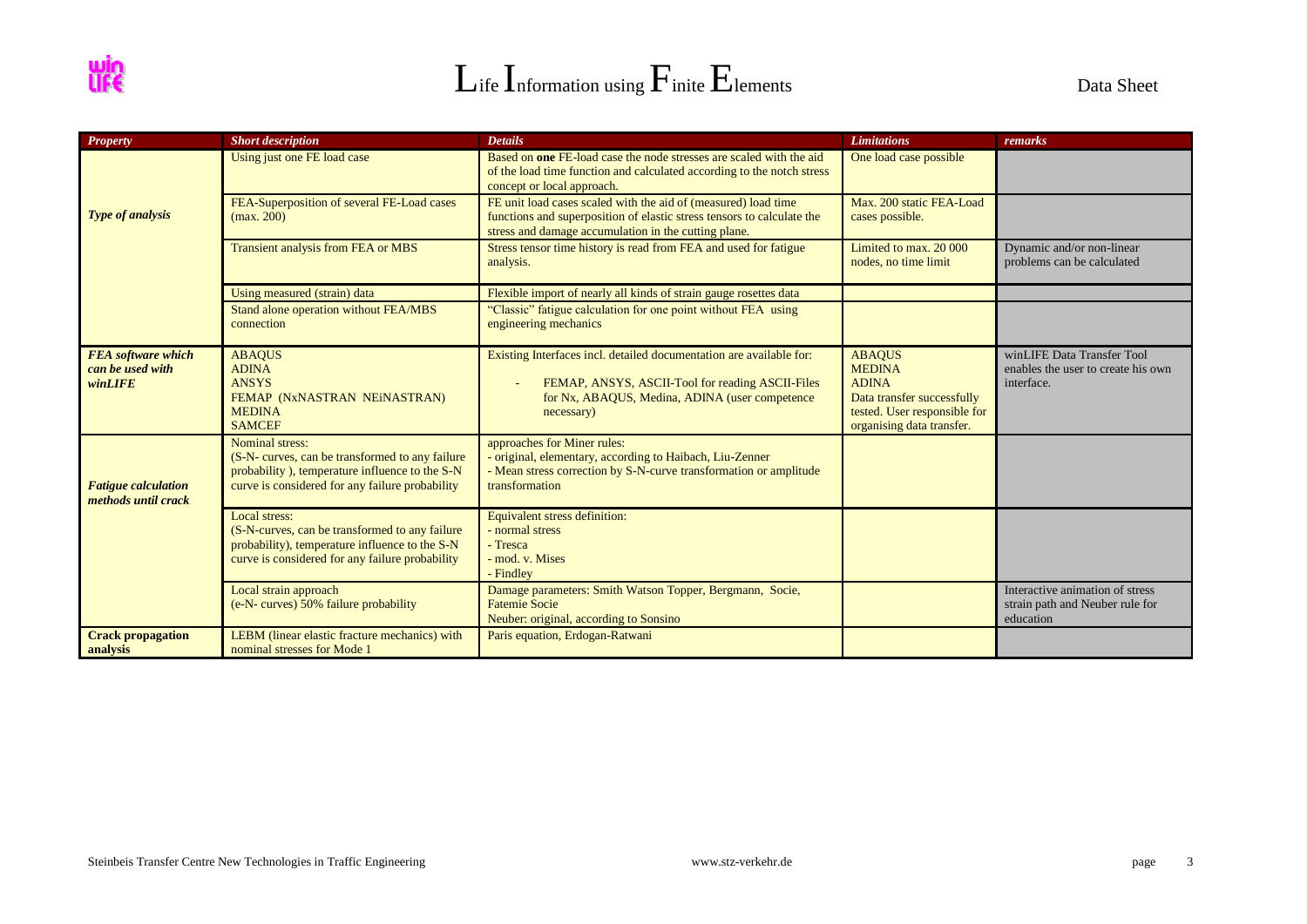

| <b>Property</b>                | <b>Short description</b>                        | <b>Details</b>                                                                                             | <b>Limitations</b>                                     | remarks                                                      |
|--------------------------------|-------------------------------------------------|------------------------------------------------------------------------------------------------------------|--------------------------------------------------------|--------------------------------------------------------------|
|                                | load time history                               | Single load step can be entered manually , Sinus-Load-Generator                                            |                                                        |                                                              |
|                                | (max 200 in multiaxial case for each project)   | File containing history (got from measurement)                                                             |                                                        |                                                              |
|                                | Load spectrum                                   | Spectrum can be entered manually                                                                           |                                                        |                                                              |
|                                |                                                 | Spectrum generator for often used spectra available.                                                       |                                                        |                                                              |
| Loading can defined by         | <b>Rainflow-Matrix</b>                          | Different procedurs to consider the residuum                                                               | Maximum 500 classes                                    |                                                              |
|                                | Torque and speed history (gear wheel) load and  | Residence time count is performed                                                                          |                                                        |                                                              |
|                                | speed history (bearing)                         |                                                                                                            |                                                        |                                                              |
|                                | <b>Strain measurements</b>                      | Rosette data of any required configuration can be entered (ASCII-                                          |                                                        |                                                              |
|                                |                                                 | format necessary)                                                                                          |                                                        |                                                              |
|                                | <b>Power Spectral Density</b>                   | The PSD of acceleration acts on the structure and the response                                             | The user must create a                                 | The user must have an                                        |
|                                |                                                 | spectra of the stresses on each node need to be calculated by FEA. A                                       | result file from his FEAA                              | understanding of the theory behind                           |
|                                |                                                 | damage equivalent load spectrum is created for each node. And this<br>is used for the damage accumulation. | according to the given<br>specification in winLIFE.    | the procedure to get appropriated<br>results.                |
| <b>Load split for rotating</b> | The measured load is divided into several split | The load split enables the fatigue calculation of rotating parts by                                        |                                                        |                                                              |
| components                     | loads for each rotation.                        | superposition of unit load cases.                                                                          |                                                        |                                                              |
|                                | Rainflow                                        | Different procedures to consider the residuum available                                                    |                                                        |                                                              |
|                                | Range Mean Pair count / Range pair count        | Range Mean Pair count with or without mean influence                                                       |                                                        |                                                              |
| <b>Classification methods</b>  | Residence time count (Gearwheel, Bearing)       |                                                                                                            |                                                        |                                                              |
|                                | Level crossing                                  |                                                                                                            |                                                        |                                                              |
|                                | Hück, Trainer, Schütz                           |                                                                                                            |                                                        |                                                              |
| <b>Creating S-N-curves</b>     | Haibach                                         |                                                                                                            |                                                        |                                                              |
| from static material data      | <b>FKM</b>                                      | Full FKM- database is available                                                                            |                                                        |                                                              |
|                                | GL (ship building)                              |                                                                                                            |                                                        |                                                              |
|                                | GL (wind energy)                                |                                                                                                            |                                                        |                                                              |
| <b>Creating e-N-curves</b>     | <b>UML</b>                                      | <b>Uniform Material Law</b>                                                                                |                                                        |                                                              |
| from static material data      | Universal slopes / Modified universal slopes    |                                                                                                            |                                                        |                                                              |
| <b>User Database</b>           | Component S-N curves created by user are        | Database can be ACCESS or SQL-server database. Can be accessed                                             |                                                        |                                                              |
|                                | saved in a user database                        | by several users in network.                                                                               |                                                        |                                                              |
| <b>Material database</b>       | Full FKM database and more than 1400 strain     | The user can add his own material data into the database                                                   |                                                        |                                                              |
|                                | life data are shipped with the program on CD    |                                                                                                            |                                                        |                                                              |
|                                | Nominal stress (FKM)                            |                                                                                                            |                                                        |                                                              |
|                                | Nominal stress GL (ship, wind turbines)         |                                                                                                            |                                                        |                                                              |
|                                | Structural concept GL (ship building), FKM,     |                                                                                                            |                                                        |                                                              |
| <b>Seam welds</b>              | <b>Marquis</b>                                  |                                                                                                            |                                                        |                                                              |
|                                | R1-concept                                      | User has to create a suitable FEA mesh and to define his S-N curve.                                        |                                                        |                                                              |
|                                | Automatic meshing for plates                    | Screening procedure to find hot spots, low effort needed                                                   |                                                        |                                                              |
| <b>Special Modules</b>         | Gearwheel                                       | Flank and root life curve generator available.                                                             | Special parameters of the<br>design of the wheels must | Connection to Hexagon software<br>available and recommended. |
|                                |                                                 |                                                                                                            | be known.                                              |                                                              |
|                                | <b>Bearing</b>                                  | Calculation based on the life data of the manufacturer                                                     |                                                        |                                                              |
| <b>Batch Procedure</b>         | batch procedure can be used to define a         | A batch process can be simply created by the user-interface or                                             |                                                        |                                                              |
|                                | calculation stream                              | manually by a script.                                                                                      |                                                        |                                                              |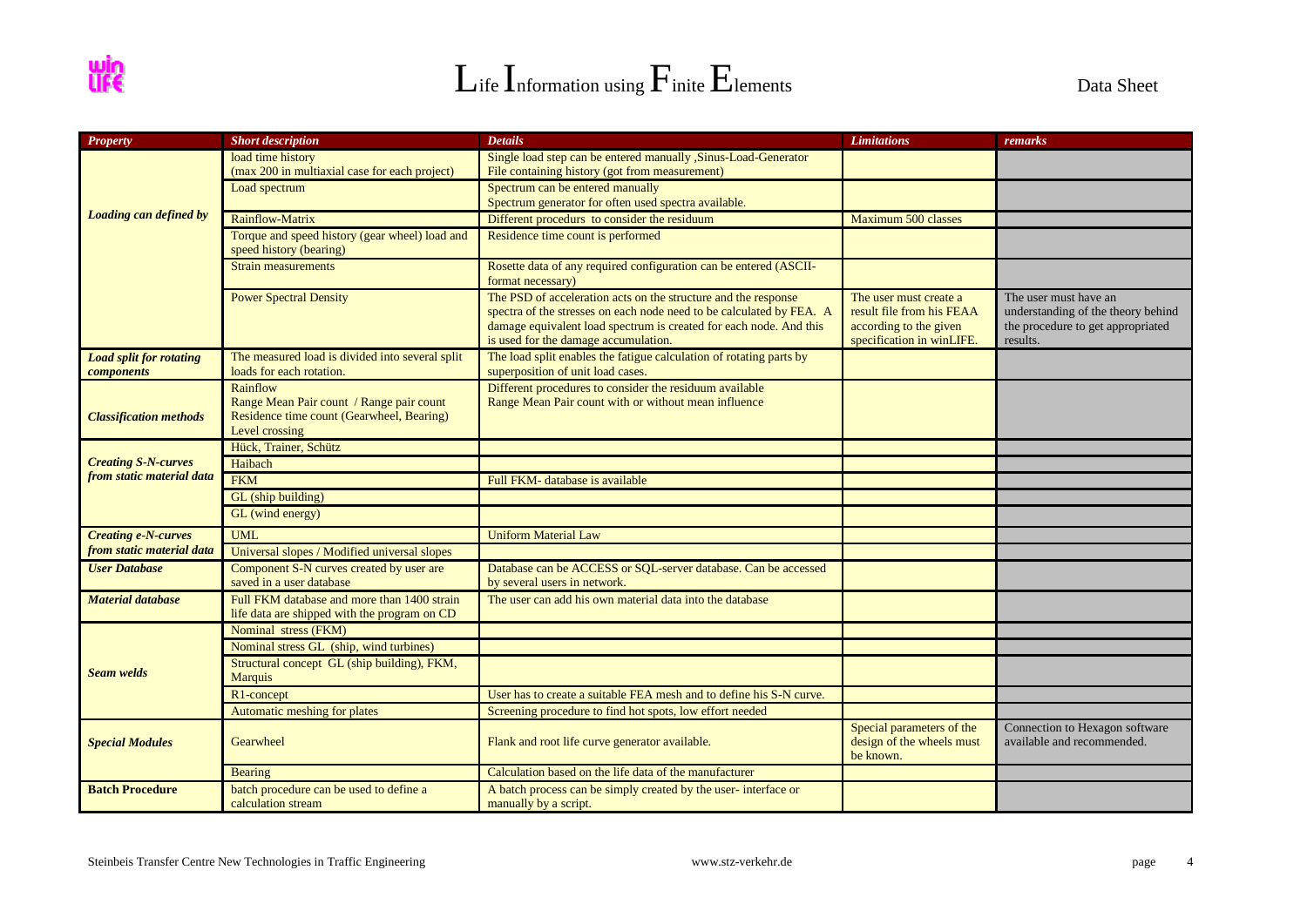| $\mathbf{L}$ ife Information using $\mathbf{F}_{\text{init}}$ $\mathbf{E}_{\text{lements}}$ | Data Sheet |
|---------------------------------------------------------------------------------------------|------------|
|---------------------------------------------------------------------------------------------|------------|

| <b>Property</b>                                                    | <b>Short description</b>                                                       | <b>Details</b>                                                                                                                                                                                                                                                                                                                                                                                                                                                                                                                                                                                                                            | <b>Limitations</b> | remarks                                                                             |
|--------------------------------------------------------------------|--------------------------------------------------------------------------------|-------------------------------------------------------------------------------------------------------------------------------------------------------------------------------------------------------------------------------------------------------------------------------------------------------------------------------------------------------------------------------------------------------------------------------------------------------------------------------------------------------------------------------------------------------------------------------------------------------------------------------------------|--------------------|-------------------------------------------------------------------------------------|
| <b>External call of</b><br>winLIFE                                 | You can start winLIFE from the shell or from<br>other programs with parameters | An integration in a batch process together with other software (FEA,<br>optimisation, driveline-simulation is possible. And helps to automate<br>the calculation procedure especially in the case of huge structures.                                                                                                                                                                                                                                                                                                                                                                                                                     |                    |                                                                                     |
| <b>Superposition</b>                                               | Single projects can be superimposed                                            | Those types of open projects which lead to the same type of<br>classification (e.g. Rainflow, residence time count) for fatigue life<br>calculation are proposed for superposition. It is checked<br>automatically if the conditions are met (Number of classes, width,<br>$etc.$ ).                                                                                                                                                                                                                                                                                                                                                      |                    |                                                                                     |
| <b>Extrapolation</b>                                               | An extrapolation (of one project) is possible                                  |                                                                                                                                                                                                                                                                                                                                                                                                                                                                                                                                                                                                                                           |                    |                                                                                     |
| <b>Automatic calculation</b><br>of the related stress<br>gradients | The related stress gradient is calculated based<br>on the FE-model             | The standard unit vector is calculated for each surface node of the<br>FE-model. From the node stresses (at least 20) found within a semi-<br>sphere below the node, a scaling field is calculated with aid of the<br>regressions analysis which is then used for the standard unit vector<br>and gives the related stress gradient.                                                                                                                                                                                                                                                                                                      |                    | Coincidences can be compensated<br>for better than with just one single<br>element. |
| <b>Result presentation</b><br>- one project                        |                                                                                | - Protocol file<br>- Results of classification methods<br>- Mohr's circle for each time step<br>- equivalent stress history for each plane<br>- DEL (Damage Equivalent Load)<br>- angle of $1st$ principal stress for each time step<br>- relation of $1st$ and $2nd$ principal stresses<br>- damage equivalent rectangle stress<br>- S-N curve including load amplitude and damage<br>- Haigh-diagram including load and damage<br>- Rainflow-Matrix including damage<br>- Range Mean Pair count including damage<br>- Export file for data transfer to FEA (simple to use ASCII file)<br>- contour plot of the stresses on the FE-model |                    |                                                                                     |
| - Project management                                               | Up to 2000 parallel projects<br><b>Container classes</b>                       | The graphs of many projects can be shown in one graphic for the<br>comparison<br>All projects in a container differ only in the loading-data. Changes in<br>the container project will lead to changes in ALL projects included in<br>the container.                                                                                                                                                                                                                                                                                                                                                                                      |                    |                                                                                     |
| - Project generation                                               | Automatic generation of projects for parameter<br>analysis                     |                                                                                                                                                                                                                                                                                                                                                                                                                                                                                                                                                                                                                                           |                    |                                                                                     |